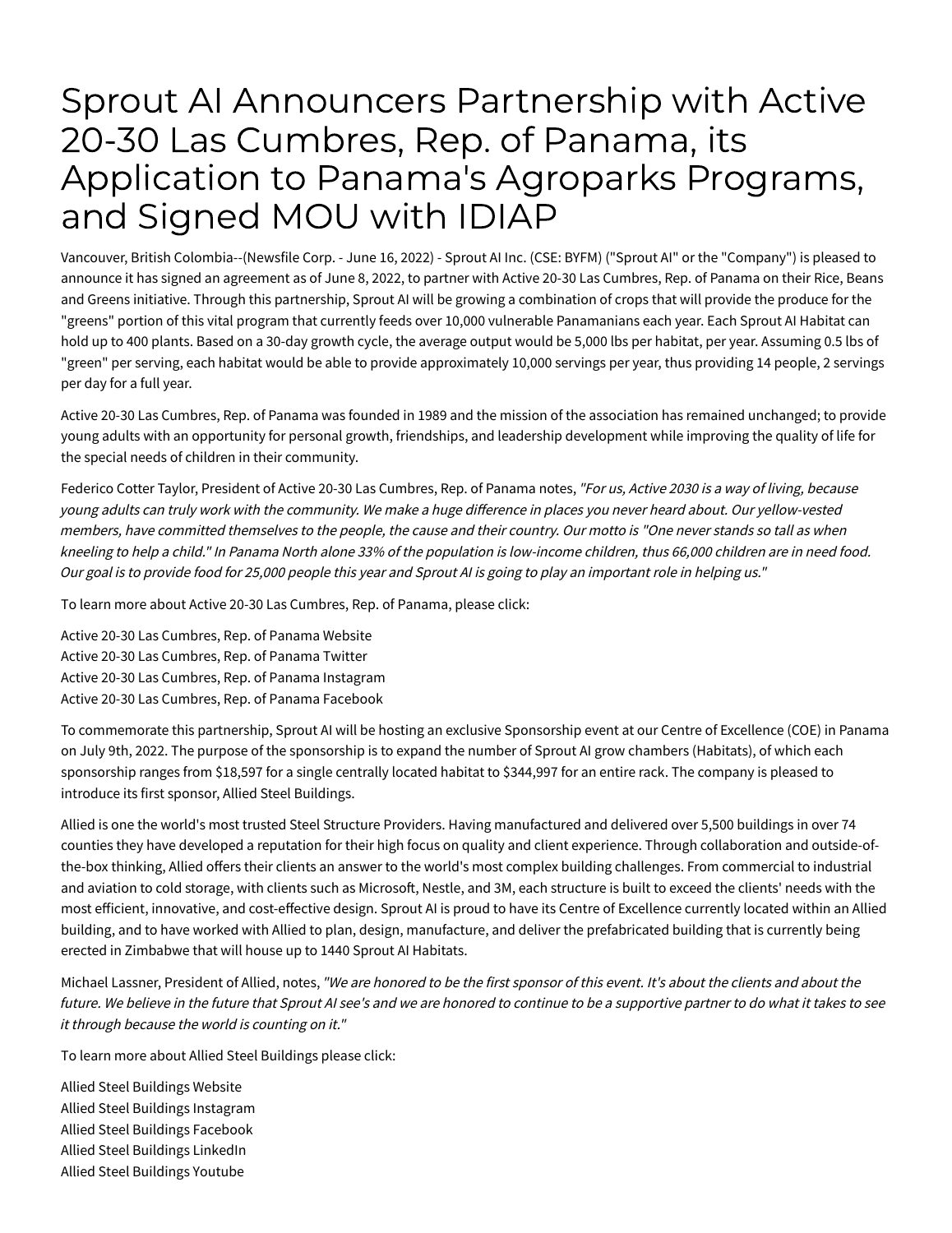The partnership with the Rice, Beans and Greens program could not be timelier as Panama recently reported concerns about food insecurity as Latin America nears a food crisis. Proactively, in February 2021 the government of Panama enacted a law for the [establishment of Agroparks \(https://www.newsfilecorp.com/redirect/y3J5ZhJBgG\) through the creation of a new government](https://www.newsfilecorp.com/redirect/y3J5ZhJBgG) department called The National Directorate for Agribusiness, hereinafter DINAGRON. DINAGRON's purpose is to encourage investments, research and to promote agricultural production, processing, and distribution from purpose-built, sustainable high-tech buildings in Panama. As a result, companies such as Sprout AI are well-positioned to take advantage of this application process. This initiative is entirely aligned with Sprout AI's own mandates and has been a catalyst in their application to become a licensed producer, processor, and distributor of produce in Panama. Participating in this program will provide Sprout AI with:

- The ability to distribute produce directly to Panamanian grocery stores.
- The ability to distribute produce through community programs such as Active 20-30 Las Cumbres, Rep. of Panama direct to recipients.

In conjunction with our application for Panama's Agropark program, The Company is also pleased to announce the signing of a Memorandum of Understanding (MOU) on May 25<sup>[th](https://www.newsfilecorp.com/redirect/1zyvZiGoZb)</sup>, 2022, with the Institute of Agricultural Innovation of Panama (https://www.newsfilecorp.com/redirect/1zyvZiGoZb) (IDIAP). IDIAP is a government organization whose main function is to study, adapt, validate, and disseminate agricultural knowledge and technologies, framed within the policies, strategies, and guidelines of the agricultural sector in Latin America. IDIAP was currently exploring indoor cultivation aeroponic technologies for purpose of assisting the establishment of facilities within multiple LATAM cities. In the following weeks IDIAP and Sprout AI will be defining a multi-year research and development (R&D) project purposely designed to further develop indoor vertical cultivation using Sprout AI's fogponic system, as a better alternative to aquaponic, hydroponic, and aeroponic technologies. Results will be published in peer-review papers to further advance this relatively new sector relating to the understanding of plant root agricultural science. The intellectual property developed by Sprout AI will remain the property of Sprout AI.

Chris Bolton, CEO and Chairman of Sprout AI, notes, "With ongoing reports of pending food shortages, and need to address critical food security issues, Sprout AI has taken a leadership position to showcase how countries, and municipalities, can provide solutions through the adoption of indoor vertical cultivation technologies. By bringing DINAGRON, Allied Buildings, IDIAP, and Active 20-30 Las Cumbres, Rep. of Panama together utilizing Sprout AI's leading-edge indoor vertical cultivation technology, Sprout AI has demonstrated a repeatable, economic, practical, repeatable, scalable, safe and secure model to address Food Security Issues that can be replicated globally. By showcasing how this can be done to benefit both the direct consumer, as well as the socially disadvantaged, and in a way that is both sustainable, environmentally conscious and demonstrates good corporate governance, Sprout AI has once again proven itself to be a path-setter. Together we look forward to a whole new level of validation of our technology that will set us above our competitors and provide new pathways to relationships throughout Latin America, and the World."

The mentioned programs and partnerships represent many prospects for Sprout AI. With the support of local officials and businesses, in addition to the backing of these programs, Sprout AI will have the opportunity to demonstrate its ability to implement and deliver local produce to high-risk neighborhoods/communities. The success of this initiative will further provide a path for entry to provide a vertical farming solution to foreign governments also facing food insecurities.

For non-material updates and to learn more about Sprout AI and the vertical farming industry, please follow Sprout AI on:

Sprout Al Twitter Sprout AI LinkedIn Sprout Al Facebook Sprout Al Instagram

## About Sprout Al

Sprout AI is a technology company in the business of planning, designing, manufacturing and/or assembling scalable AI-controlled vertical cultivation equipment for international urban farming. The adaptive technology produces an environment with improved growing parameters and early detection of adverse conditions resulting in consistent and repeatable crops, with shorter cultivation cycles, independent of geographic climates. The self-contained multi-level rolling rack technology increases the cubic cultivation area while mitigating the risk of outside and cross-contaminants.

For more information about Sprout AI, please visit http://sproutai.solutions

Chris Bolton **Chief Executive Officer**